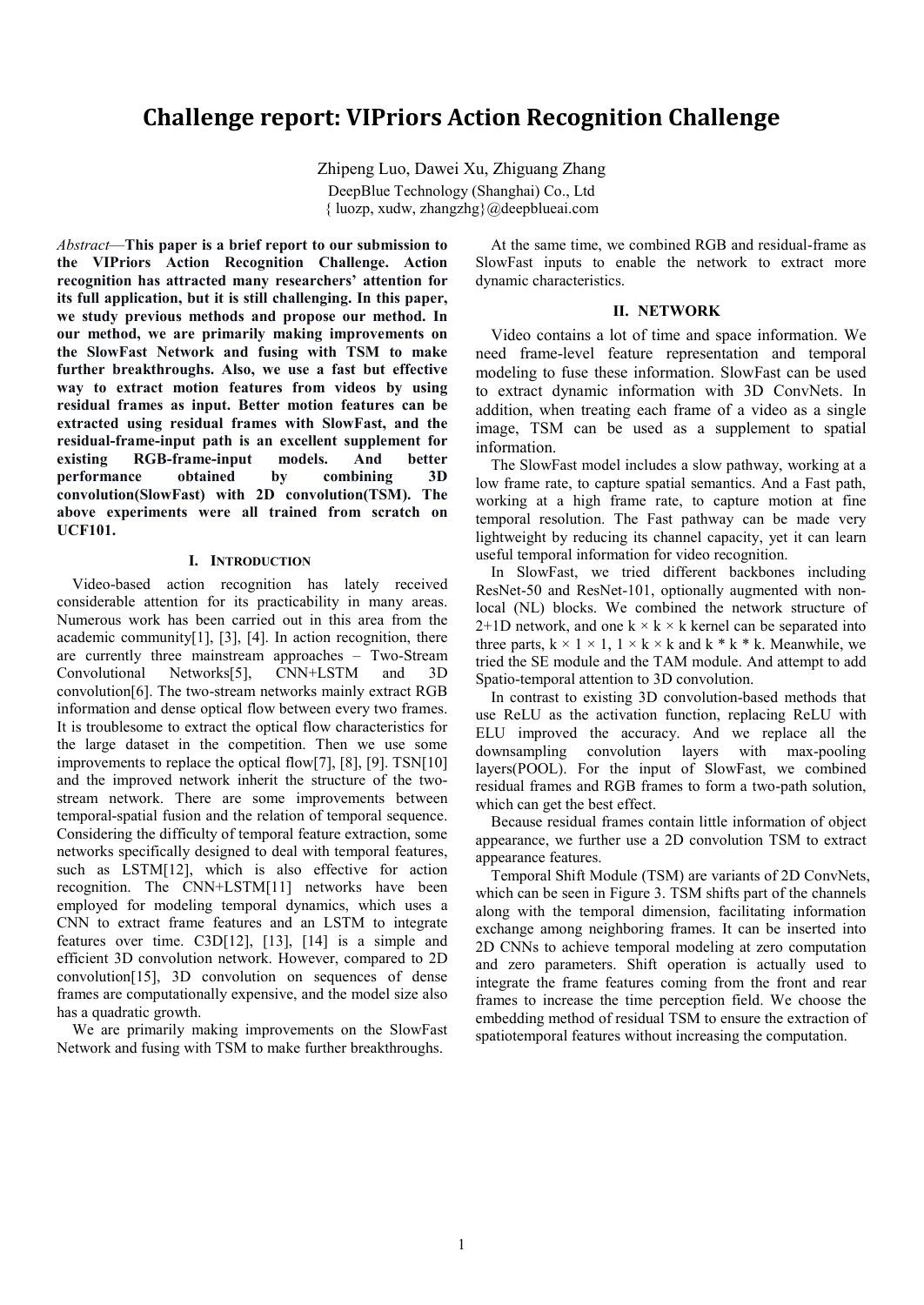

**Figure 1. SlowFast Network**



**Figure 2. (2+1)D convolutional block splits the computation into a spatial 2D convolution followed by a temporal 1D convolution**



sor without shift. shift (bi-direction). shift (uni-direction).

**Figure 3[. Temporal Shift Module.](https://arxiv.org/abs/1811.08383)**

## **III. EXPERIMENT**

### *A. Data augmentation*

In this competition, we take 64 consecutive frames as the input of SlowFast. Since training from scratch, we further enhance the data diversity. We do multi-scale enhancements by randomly scale the data to 0.8x-1.25x of 112, then randomly crop each frame to 112\*112. In addition to lighting, horizontal flipping, corner cropping, contrasting in image enhancement, we play the video in reverse order as new training samples. And randomly extracting frames in one or double step. The method of data enhancement described above applies to the residual-frameinput path. The residual-frame-input path is a good supplement for existing RGB-frame-input models. The input of TSM is 16 consecutive frames, and the same method as above is used for data enhancement.

| Table 1: The results when use different modules. |  |  |  |  |  |
|--------------------------------------------------|--|--|--|--|--|
|--------------------------------------------------|--|--|--|--|--|

| $Acc(\% )$ |
|------------|
| 70.0       |
| 70.6       |
| 71.2       |
| 73.1       |
| 72.8       |
| 71.2       |
| 73.5       |
| 70.5       |
|            |

## *B. Training*

In the experiment, we tested MFnet, R2plus1D, ResNetR3D, SlowFast network, and TSM networks, and finally chose to use SlowFast network and TSM for model fusion. The structure of SlowFast and 2+1D can be seen in Figure 1 and Figure 2 respectively. In experiments, MFnet, R2plus1D, and ResNetR3D can only get low accuracy compared to SlowFast. It is very difficult to train TSM from scratch because of the extra shift module which can be shown in Figure 3. But TSM can make full use of single-frame information and the fusion between channels can perfectly cooperate with SlowFast multi-frame fusion information.

For it is difficult to train TSM. We first used singleframe as input to train TSM, when the accuracy of the single-frame training method model reaches 53%, we finetune TSM by using 16-frames as input.

We adopted the same train strategy as TSM train SlowFast. After the accuracy of SlowFast reaches 50%, we saved it as a pre-trained model. Based on this pre-trained model we do more research, such as add 3D convolution modules, non local and 2plus1D modules. And adopted data augmentation to fun-tune it. Also fun-tune it by using normal and reverse contacted video. As shown in Table 1. Finally, we choose SlowFast with ELU, POOL, and 2+1D network with k=3 as our modified SlowFast.

In addition to adding modules to the model, we've tried to use 3DResNet50 or 3DResNet101 as the backbone of the model respectively. The result as shown in Table 2, and the performance of 3DResNet101 is not as good as that of 3DResNet50, so we choose 3DResRet50 as the backbone.

We use the standard SGD with momentum set to 0.9 in all cases. The batch size is set to 128. In the experiment, the learning rate was set to 0.001, and weight decay is set to 0.0005 at the beginning. The learning rate is reduced to 1/10 for every twenty epochs.

Finally, by using Residual frames or RGB frames respectively as input, we trained four models with the best SlowFast structure through the data augmentation mentioned above.

**Table 2: The results when use different backbone**

| Method                                              | Input<br>type | $Acc(\% )$ |
|-----------------------------------------------------|---------------|------------|
| SlowFast+ELU+POOL+ $(3*3+3*1+1*3)$<br>3D ResNet 50  | RGB           | 73.5       |
| SlowFast+ELU+POOL+ $(3*3+3*1+1*3)$<br>3D ResNet 101 | RGB           | 72.1       |
| SlowFast+ELU+POOL+ $(3*3+3*1+1*3)$<br>3D ResNet 50  | Diff          | 72.8       |
| SlowFast+ELU+POOL+ $(3*3+3*1+1*3)$<br>3D ResNet 101 | Diff          | 71.9       |
| TSM(with shift) 2D ResNet 50                        | RGB           | 72.1       |
| TSM(with shift) 2D ResNet 101                       | RGB           | 70.8       |
| TSM(no shift) 2D ResNet 50                          | RGB           | 71.9       |
| TSM(no shift) 2D ResNet 101                         | RGB           | 71.2       |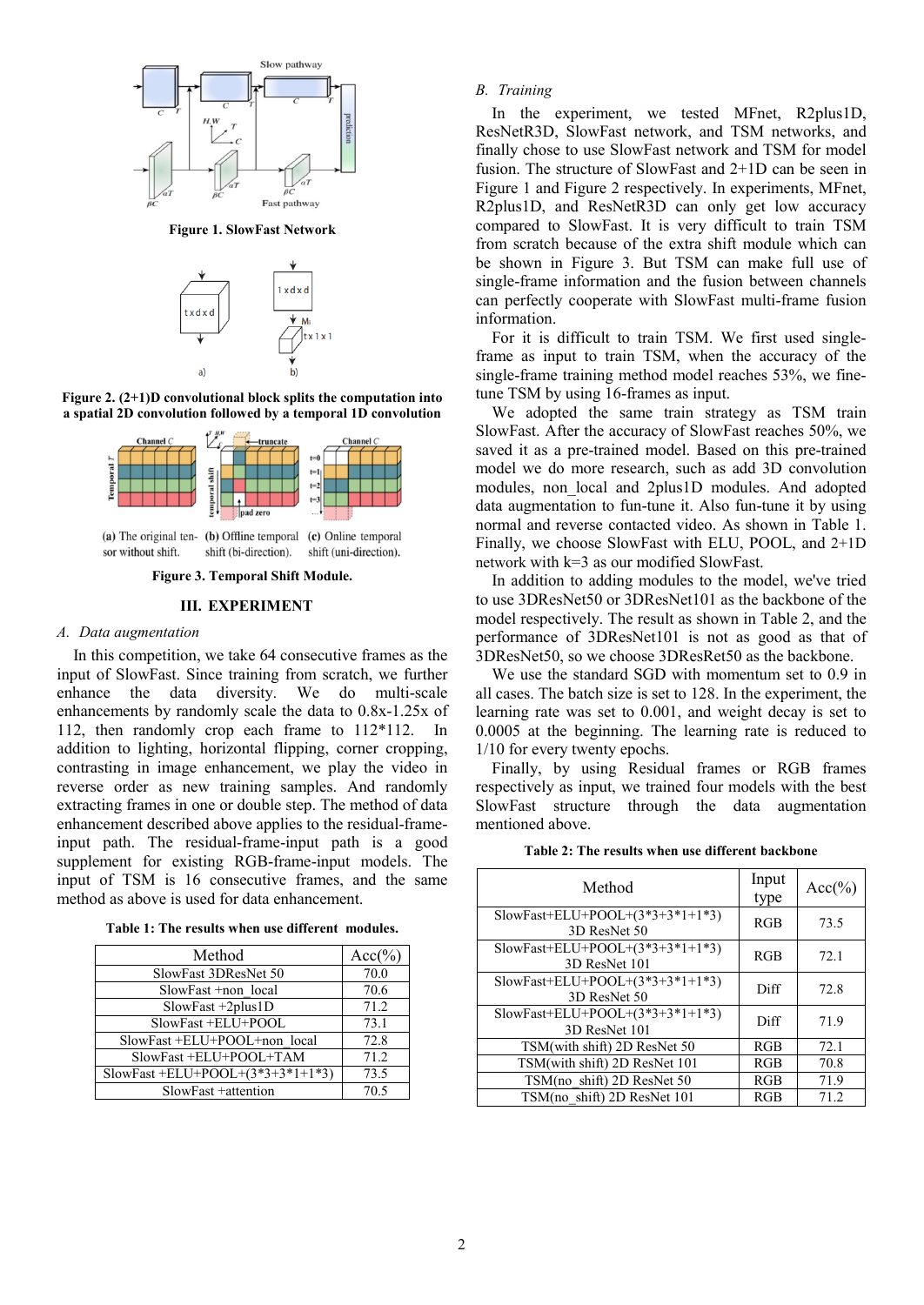## *C. Test*

After get trained model based on above method. In test stage, we adopted test-time augmentation to get better result. We conducted different test fusion methods based on the above models. In all tests, we randomly select 64 consecutive frames from the video as input, and take ten consecutive times to calculate the average as the final score of the entire video. Note: we use the data before Softmax for ensemble. As shown in Table 3.

| Network                  | Input                    | Test               | $Acc(\%)$ | ID              |
|--------------------------|--------------------------|--------------------|-----------|-----------------|
|                          | type                     | augmentation       |           |                 |
| SlowFast                 | RGB                      | Center crop        | 75.5      | $\mathbf{1}$    |
|                          | Interval 1               |                    |           |                 |
| SlowFast                 | Diff                     | Center crop        | 74.6      | $\overline{2}$  |
|                          | Interval 1               |                    |           |                 |
| SlowFast                 | RGB                      | Horizontal Flip    | 75.6      | $\overline{3}$  |
|                          | Interval 1               |                    |           |                 |
| SlowFast                 | Diff                     | Horizontal Flip    | 74.3      | $\overline{4}$  |
| Interval 1<br>RGB        |                          |                    |           | 5               |
| SlowFast                 |                          | Random crop        | 73.3      |                 |
|                          | Interval 1<br>RGB        | Normal and reverse |           | 6               |
| SlowFast                 | Interval 1               | contacted video    | 75.1      |                 |
|                          | RGB                      |                    |           | 7               |
| SlowFast                 | Interval 1               | Reverse order      | 74.6      |                 |
|                          | Diff                     | Normal and reverse |           | 8               |
| SlowFast                 | Interval 1               | contacted video    | 72.1      |                 |
|                          | Diff                     |                    |           | 9               |
| SlowFast                 | Interval 1               | Reverse order      | 71.6      |                 |
| <b>TSM</b>               | RGB                      |                    | 70.8      | 10              |
|                          | Interval 1               | Center crop        |           |                 |
| <b>TSM</b><br><b>TSM</b> | $\overline{RGB}$         | Center crop        | 71.2      | $\overline{11}$ |
|                          | Interval <sub>2</sub>    |                    |           |                 |
|                          | RGB                      | Random crop        | 71.3      | 12              |
|                          | Interval 1               |                    |           |                 |
| <b>TSM</b>               | RGB                      | Horizontal Flip    | 72.2      | 13              |
|                          | Interval 1<br><b>RGB</b> |                    |           | $\overline{14}$ |
| <b>TSM</b>               | Interval 1               | Reverse order      | 70.8      |                 |
|                          | RGB                      |                    |           | 15              |
| SlowFast                 | Interval 2               | Center crop        | 71.3      |                 |
|                          | Diff                     |                    |           | 16              |
| SlowFast                 | Interval 2               | Center crop        | 74.5      |                 |
|                          | RGB                      |                    |           | 17              |
| SlowFast                 | Interval <sub>2</sub>    | Horizontal Flip    | 75.4      |                 |
| SlowFast                 | Diff                     |                    |           | 18              |
|                          | Interval <sub>2</sub>    | Horizontal Flip    | 74.0      |                 |
| SlowFast                 | RGB                      | Random crop        | 73.2      | 19              |
|                          | Interval 2               |                    |           |                 |
| SlowFast                 | <b>RGB</b>               | Normal and reverse | 75.0      | 20              |
|                          | Interval 2               | contacted video    |           |                 |
| SlowFast                 | RGB                      | Reverse order      | 73.6      | 21              |
|                          | Interval <sub>2</sub>    |                    |           |                 |
| SlowFast                 | Diff                     | Normal and reverse | 72.0      | 22              |
|                          | Interval <sub>2</sub>    | contacted video    |           |                 |

**Table 3: The results when use different test augmentation.**

 $\overline{\phantom{a}}$ 

 $\overline{r}$ 

 $\sqrt{a^2 + b^2}$ 

# To get the final result, we ensemble results that got above in different methods. The ID n in Table 4 correspond to ID n in Table 3. Finally, we got our best score of 87.6%, as shown in Table 4.

#### **IV. CONCLUSION**

In this paper, we mainly focused on extracting motion features without optical flow. 3D ConvNets are believed to be capable of capturing motion features when combining RGB and residual frames as the network input. The overhead for this computation was negligibly small. Residual frames can be a fast but effective way for a network to capture motion features, and they are a good choice for avoiding complex computation for optical flow.

Finally, We combined modified SlowFast and TSM, using both action information and space-time information for optimal results.

| Table 4: The result of different ensemble method |
|--------------------------------------------------|
|--------------------------------------------------|

| Ensemble method                                                                                                                                             | $Acc(\% )$ |
|-------------------------------------------------------------------------------------------------------------------------------------------------------------|------------|
| (SlowFast)(Interval 1)<br>$RGB+Diff$                                                                                                                        |            |
| Center crop +<br>Horizontal Flip+<br>Random crop+                                                                                                           | 84.5       |
| Concat normal and reverse order                                                                                                                             |            |
| (SlowFast +TSM)(Interval)RGB+Diff<br>center crop+<br>Horizontal Flip+<br>Random crop+<br>Concat normal and reverse order +<br>Reverse order                 | 86.3       |
| $(SlowFast + TSM)(Interval + 2)RGB + Diff$<br>Center crop $*2+$<br>Horizontal Flip*2+<br>Random crop+<br>Concat normal and reverse order +<br>Reverse order | 87.6       |
| $(SlowFast + TSM)(Interval + 2)RGB + Diff$<br>center crop*4+<br>Horizontal Flip*4+<br>Random crop*2+<br>Concat normal and reverse order +<br>Reverse order  | 85.8       |

## *References*

- [1] Wang H, Schmid C. Action Recognition with Improved Trajectories[C]// IEEE International Conference on Computer Vision. IEEE, 2014.
- [2] Carreira J, Zisserman A. Quo Vadis, Action Recognition? A New Model and the Kinetics Dataset[C]// 2017 IEEE Conference on Computer Vision and Pattern Recognition (CVPR). IEEE, 2017.
- [3] Chen Y, Kalantidis Y, Li J, et al. Multi-Fiber Networks for Video Recognition[J]. 2018.
- [4] Ng Y H, Hausknecht M, Vijayanarasimhan S, et al. Beyond Short Snippets: Deep Networks for Video Classification[J]. 2015.
- [5] Ravanbakhsh M , Mousavi H , Rastegari M , et al. Action Recognition with Image Based CNN Features[J]. 2015.
- [6] Tran D, Bourdev L, Fergus R, et al. Deep End2End Voxel2Voxel Prediction[C]// Computer Vision & Pattern Recognition Workshops. IEEE, 2016.
- [7] Baker S, Roth S, Scharstein D, et al. A Database and Evaluation Methodology for Optical Flow[C]// IEEE International Conference on Computer Vision. IEEE, 2007.